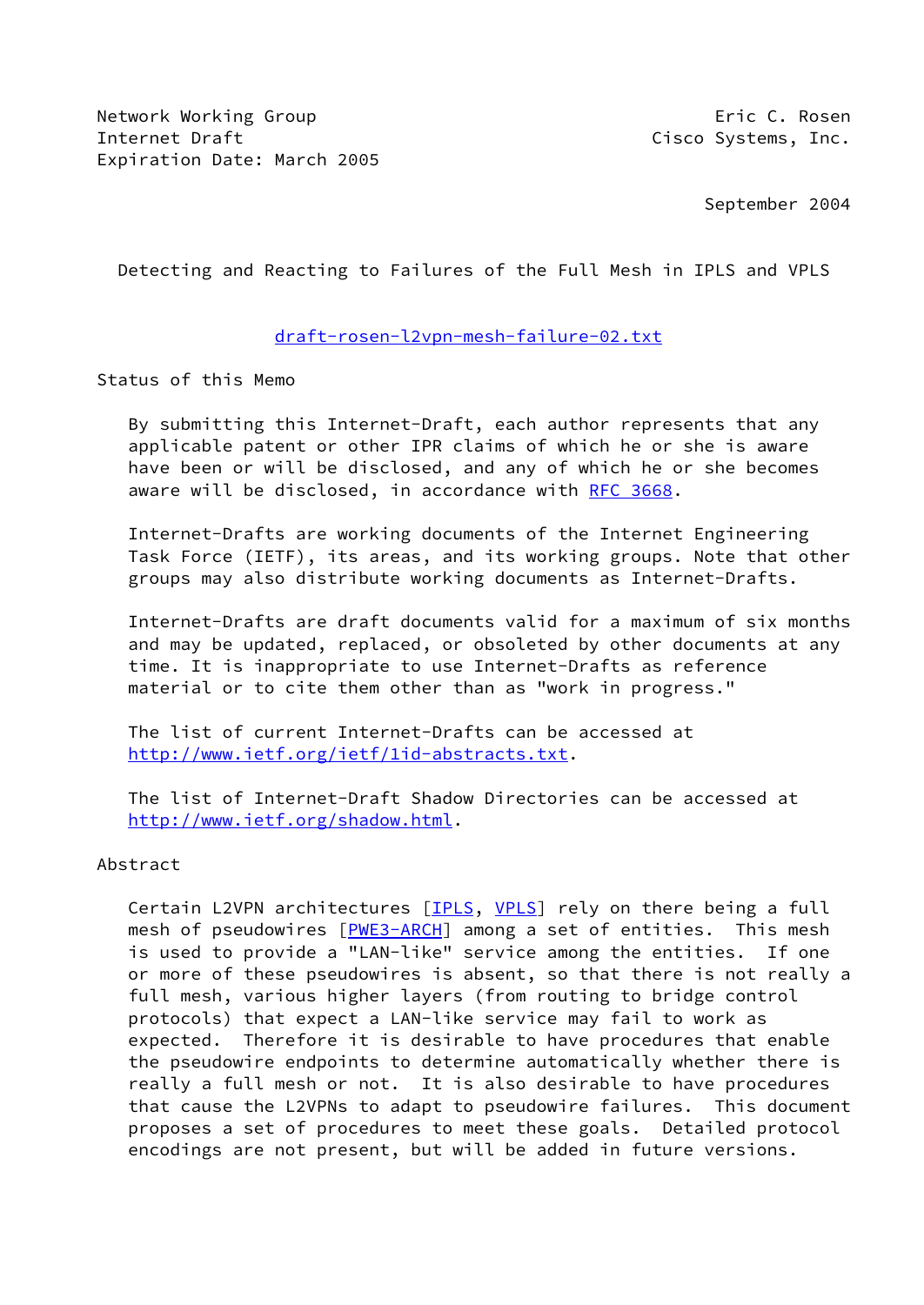# <span id="page-1-1"></span>Internet Draft [draft-rosen-l2vpn-mesh-failure-02.txt](https://datatracker.ietf.org/doc/pdf/draft-rosen-l2vpn-mesh-failure-02.txt) September 2004

### Contents

| Detection of Partially Connected EEs  4<br>$2 \left( \frac{1}{2} \right)$ |  |
|---------------------------------------------------------------------------|--|
| Actions Taken Upon Detection  5<br>$\overline{3}$ and $\overline{3}$      |  |
| $\overline{4}$                                                            |  |
|                                                                           |  |
|                                                                           |  |
|                                                                           |  |
|                                                                           |  |
|                                                                           |  |

## <span id="page-1-0"></span>[1](#page-1-0). Introduction

IPLS [\[IPLS](#page-6-0)] interconnects a set of CEs. With respect to a particular IPLS instance and a particular PE supporting that IPLS instance, the set of CEs can be divided into the PE's "local CEs" and the PE's "remote CEs". The local CEs are directly attached to the PE. ("Directly attached" means attached via an "Attachment Circuit" in the sense of [L2VPN-Framework].) The PE must ensure that each of its local CEs is bound, by a Pseudowire (PW), to each of the remote CEs. When this condition holds for all the PEs supporting a given IPLS instance, we say that the IPLS instance is fully meshed.

 VPLS [VPLS} interconnects a set of "VPLS Forwarders" [L2VPN- FRAMEWORK], which are virtual entities inside PEs; for a given VPLS instance, there is one VPLS Forwarder in a given PE. Some of these are considered "spokes", and some are considered "hubs". In a given VPLS instance, there must be a PW binding every hub VPLS Forwarder to every other hub VPLS Forwarder; this means that every hub PE in the VPLS instance must have a PW to every other hub PE in the VPLS instance. When this condition holds, we say that the VPLS instance is fully meshed.

We will use the term "LS" to mean "IPLS or VPLS".

 In each LS instance, there is a set of "endpoint entities" (EEs). In VPLS, the EEs are hub VPLS Forwarders inside the PEs, in IPLS the EEs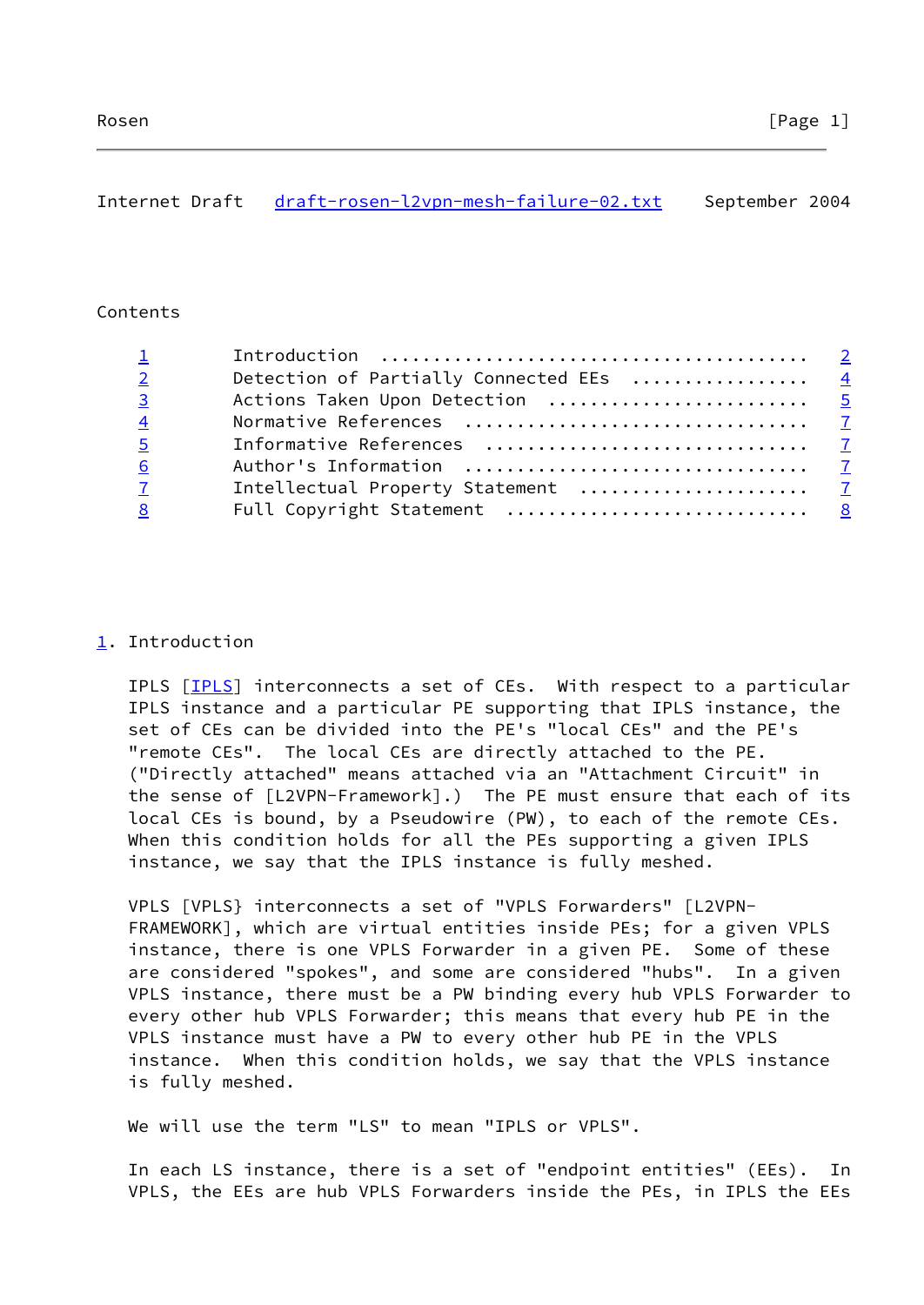are CEs. In either case, we say say that the LS instance is "fully meshed" if every pair of EEs which are not local to the same PE are bound together by a PW.

(For present purposes, it does not matter whether two EEs are bound

Rosen **Francisco Community** Rosen **Francisco Community Community Community** Frage 2

Internet Draft [draft-rosen-l2vpn-mesh-failure-02.txt](https://datatracker.ietf.org/doc/pdf/draft-rosen-l2vpn-mesh-failure-02.txt) September 2004

 by a single bidirectional point-to-point PW or by a pair of unidirectional point-to-multipoint PWs.)

 It is possible that a given LS instance may fail to be fully meshed. This may happen for the following reasons:

- Configuration errors.
- Failure of the auto-discovery process.
- Failure of the control plane to properly establish all the necessary PWs. This in turn may be due to bugs, or to resource shortages at the PEs.
- Failure of the data plane to carry traffic correctly on all the established PWs. This can occur if there are bugs in the encapsulation/decapsulation procedures at the PEs, or bugs in the forwarding procedures at intermediate nodes (especially in technologies where the data and control planes are decoupled.

When an LS instance is not fully meshed, we will say that one or more of its EEs are "partially connected". An EE is regarded as "partially connected" at a particular time if one of the following conditions holds:

- PW not established: at that time, some PW binding that EE to another EE has not been properly established, as determined by the PW control plane.
- PW not operational: at that time, although the control plane indicates that all the PWs binding other EEs to the given EE are properly established, one or more of those PW is incapable of passing data to the given EE for some reason. Note that "operational" status is a unidirectional attribute.

If an LS instance is not fully meshed, then it will not be able to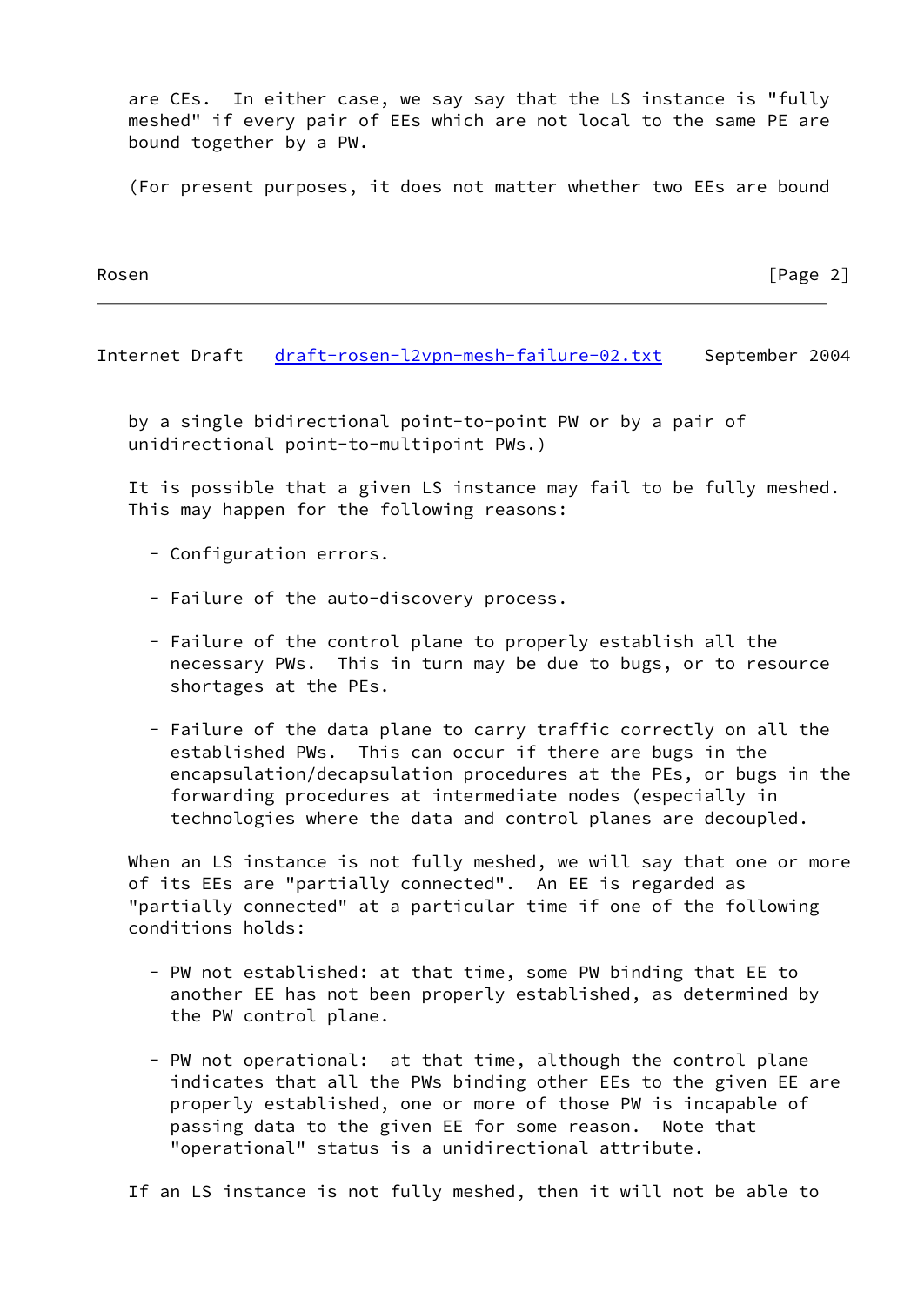provide the "LAN-like" service on which its users are depending. For instance, if a link state routing algorithm is using its LAN procedures over an LS instance which is not fully meshed, the selected set of routes may have "black holes".

 It is desirable therefore to have procedures which will automatically identify any partially connected EEs. This document proposes a set of procedures to meet these goals. Detailed protocol encodings are not present, but will be added in future versions if the WG has interest in proceeding in this direction.

| Rosen |
|-------|
|-------|

 $[Page 3]$ 

<span id="page-3-1"></span>Internet Draft [draft-rosen-l2vpn-mesh-failure-02.txt](https://datatracker.ietf.org/doc/pdf/draft-rosen-l2vpn-mesh-failure-02.txt) September 2004

<span id="page-3-0"></span>[2](#page-3-0). Detection of Partially Connected EEs

 Each PE in a particular LS instance must have some sort of control plane relationship with each of the other PEs in the same LS instance. (For the time being we ignore the situation in which PWs are spliced together; this concepts discussed here are readily extended to that case.)

 There must be a status message, which we call the "Mesh Status" message, which a PE sends to each of the other PEs in the same LS instance. The Mesh Status message identifies the LS instance (by its globally unique VPN identifier, for example), and lists the set of EE pairs for which the originating PE has operational PWs. This message would need to be resent whenever the list changes. As long as the control protocol can reliably transport control messages, this message would not have to be sent unless there is a change; in fact, only changes would need to be sent. (However, this would require two variants of the Mesh Status message: an "Add" and a "Remove".) A PE's Mesh Status messages should also indicate which of the EEs are locally attached to that PE.

 Thus every PE in an LS instance maintains the Mesh Status of every other PE supporting that same LS instance.

 When the control connection to a particular remote PE is lost, the Mesh Status of the remote PE is flushed, and no longer considered for the purposes of Partially Connected EE Detection.

By including a pair of EEs in its Mesh Status messages, a PE is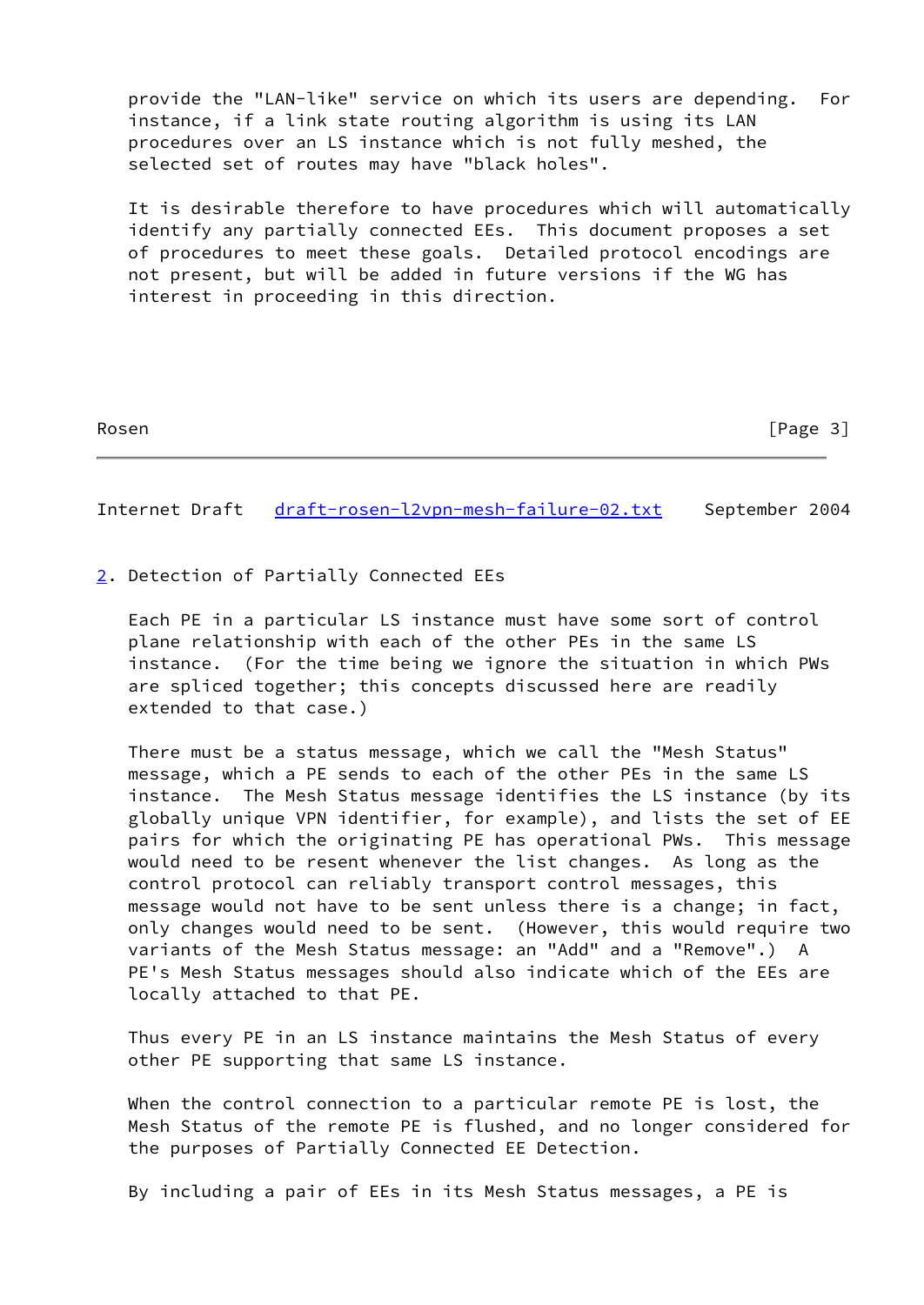stating that there is an OPERATIONAL PW binding the two EEs together, not merely an established PW. Each PE is responsible for determining whether each of its local PWs is operational in the outgoing direction. This may require the use of some sort of per-PW test of the data plane. It is advisable to construct the test for operational status so as to avoid the possibility of flapping, perhaps by not allowing a non-operational PW to return to operational status in less than a specified time period. The test for operational status should also ensure that a PW is not declared non-operational due to ordinary network conditions, such as occasional packet loss, and that a PW is not declared non-operational due to routing transients.

 It is understood that it is much easier to lay down such requirements than it is to devise procedures to meet them. The specification of such procedures however is outside the scope of the current document.

 When a PE in a particular LS instance has received a Mesh Status message from every other PE (that it knows about) in that instance, it can compute the set {EE} of all the EEs in the LS instance. This

| Ros<br>en |  |
|-----------|--|
|-----------|--|

[Page  $4$ ]

<span id="page-4-0"></span>Internet Draft [draft-rosen-l2vpn-mesh-failure-02.txt](https://datatracker.ietf.org/doc/pdf/draft-rosen-l2vpn-mesh-failure-02.txt) September 2004

 is the union of the set of EEs mentioned in all the Mesh Status messages.

 The IPLS or VPLS instance is fully meshed if and only if the following condition holds:

 For every PE p and every EE e, either e is one of p's local EEs, or p reports an operational PW from each of its local EEs to e.

 If this condition doesn't hold, there are one or more Partially Connected PWs . The set of Partially Connected EEs is defined as follows:

 An EE e is "Partially Connected" if and only if there is some PE p such that e is not locally attached to p, and p has a locally attached EE e' such that there is either no operational PW from e to e' or there is no operational PW from e' to e.

 If the configuration and/or auto-discovery procedures identify a set of EEs whose local PE just happens to be down (or otherwise unreachable), no PEs will have operational PWs for any of those EEs, and the above procedures will not result in the determination that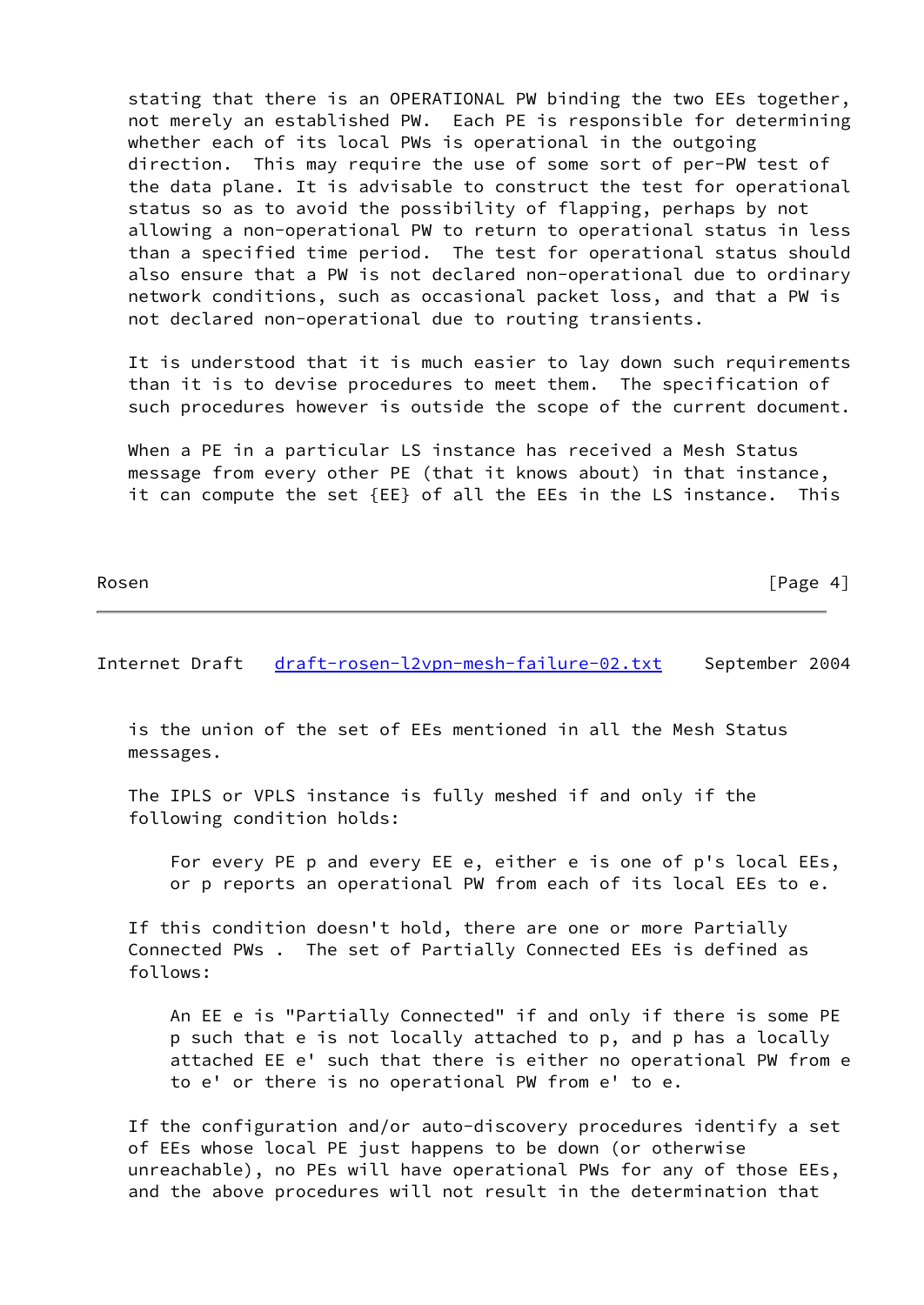there are any Partially Connected EEs. However, misconfigurations or auto-discovery problems which cause different PEs to learn about different sets of EEs will result in the detection of Partially Connected EEs.

<span id="page-5-0"></span>[3](#page-5-0). Actions Taken Upon Detection

 Upon identification of a Partially Connected EE, an alarm should be raised so that the network operators are aware of the situation.

 In general, the LS service will not function properly if there are Partially Connected EEs. It can however be made to function properly if the Partially Connected EEs are removed from service entirely, until such time as they becomes fully connected. In effect, once the problematic EEs are removed from the mesh entirely, the LS service is once again fully meshed, though with fewer EEs. Any users who connect via the removed EEs will of experience degraded service, if not complete loss of service, but other users may continue to receive service.

 If a PE determines that one of its locally attached EEs is Partially Connected, it should remove that EE from service. In the case of VPLS, this means that an Emulated LAN interface [L2VPN-Framework] is brought down. In the case of IPLS, this means that the Attachment Circuit to a particular set of CEs is brought down. PWs which are

| [Page 5] |  |
|----------|--|
|          |  |

Internet Draft [draft-rosen-l2vpn-mesh-failure-02.txt](https://datatracker.ietf.org/doc/pdf/draft-rosen-l2vpn-mesh-failure-02.txt) September 2004

 bound to the Emulated LAN interface or Attachment Circuit should NOT be disestablished and the testing of the data plane of such PWs should continue.

 If a PE determines that a remote EE is Partially Connected, the PE will cease to send or receive data to or from that EE. The corresponding PWs should NOT be disestablished, and the testing of the data plane of such PWs should continue.

 There may be methods of returning the LS service to a full mesh which do not require removing a Partially Connected EE from service entirely. For example, in VPLS it may be possible to change a Partially Connected EE from a hub to a spoke, thereby removing it from the mesh without bringing it out of service. [[HUB-TO-SPOKE\]](#page-7-6)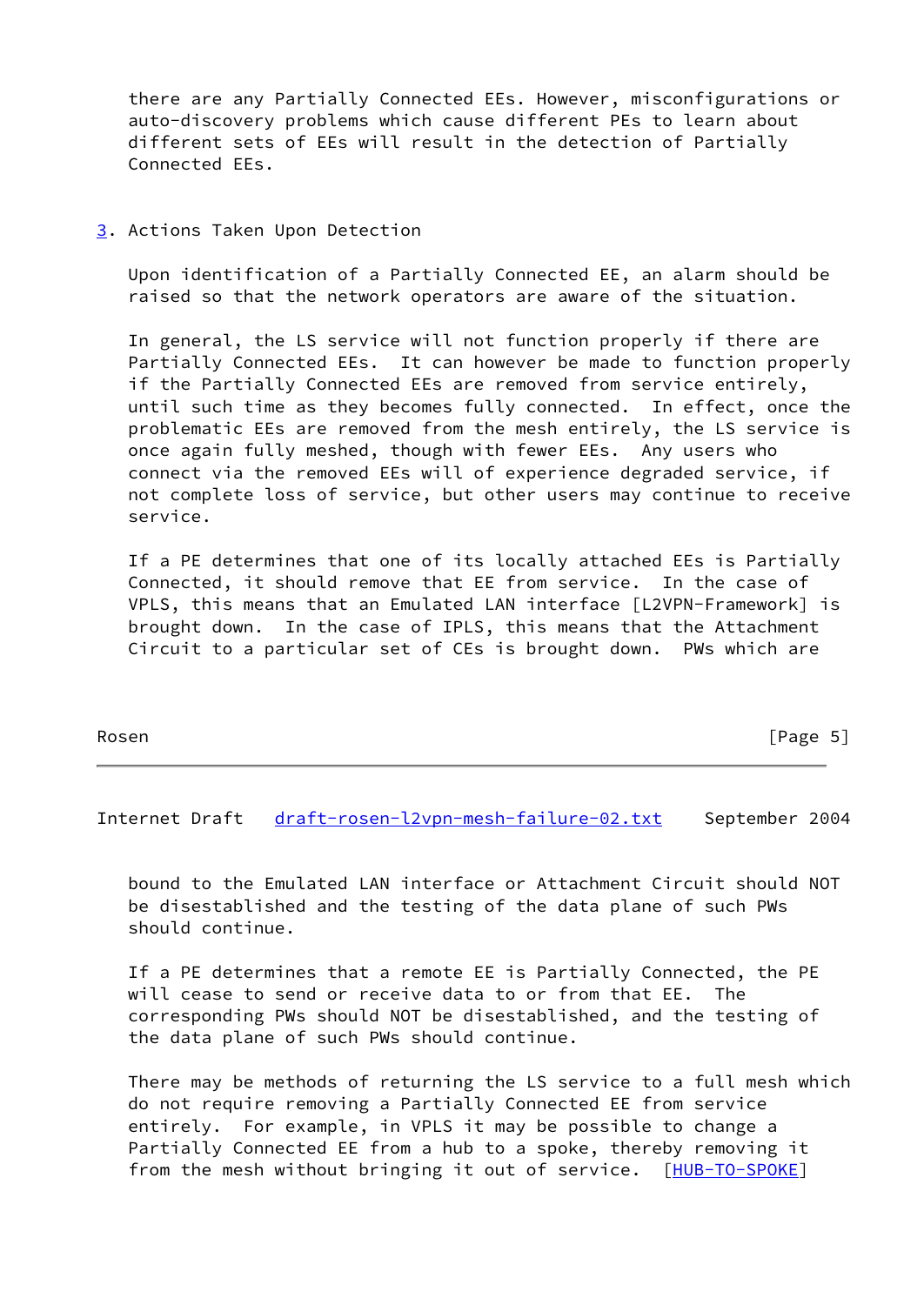If, at some later time, an EE ceases to be Partially Connected, normal operations can resume.

 It must be understood that when an EE first becomes known, there will be a period of time during which PEs are trying to bring up PWs to it. From the time the first PW to/from it becomes operational to the time the last PW to/from it becomes operational, the EE will be detected as Partially Connected. As this is a normal transient, there should be a specified period of time during which a newly discovered EE may be Partially Connected before any action is taken. Determination that a previously known EE has become Partially Connected should cause immediate actions, however.

 If a PE detects that one of its PWs has ceased to be operational, the remote EE does not necessarily get treated immediately as being Partially Connected. Before declaring the EE to be Partially Connected, the PE should wait a period of time to see if that EE disappears from the Mesh Status messages generated by all the other PEs. After all, a very likely cause for a PW to become non operational is for the remote PE to fail or to become unreachable. As this will no result in a partial mesh, no special action needs to be take.

Rosen [Page 6]

<span id="page-6-2"></span>Internet Draft [draft-rosen-l2vpn-mesh-failure-02.txt](https://datatracker.ietf.org/doc/pdf/draft-rosen-l2vpn-mesh-failure-02.txt) September 2004

### <span id="page-6-1"></span>[4](#page-6-1). Normative References

<span id="page-6-0"></span> [IPLS] "IP-only LAN Service (IPLS)", H. Shah, K. Arvind, E. Rosen, F. Le Faucheur, G. Heron, V. Radoaca, [draft-ietf-l2vpn-ipls-00.txt,](https://datatracker.ietf.org/doc/pdf/draft-ietf-l2vpn-ipls-00.txt) November 2003

 [L2VPN-FRAMEWORK] "L2VPN Framework", L. Andersson, E. Rosen, editors, [draft-ietf-l2vpn-l2-framework-05.txt](https://datatracker.ietf.org/doc/pdf/draft-ietf-l2vpn-l2-framework-05.txt), June 2004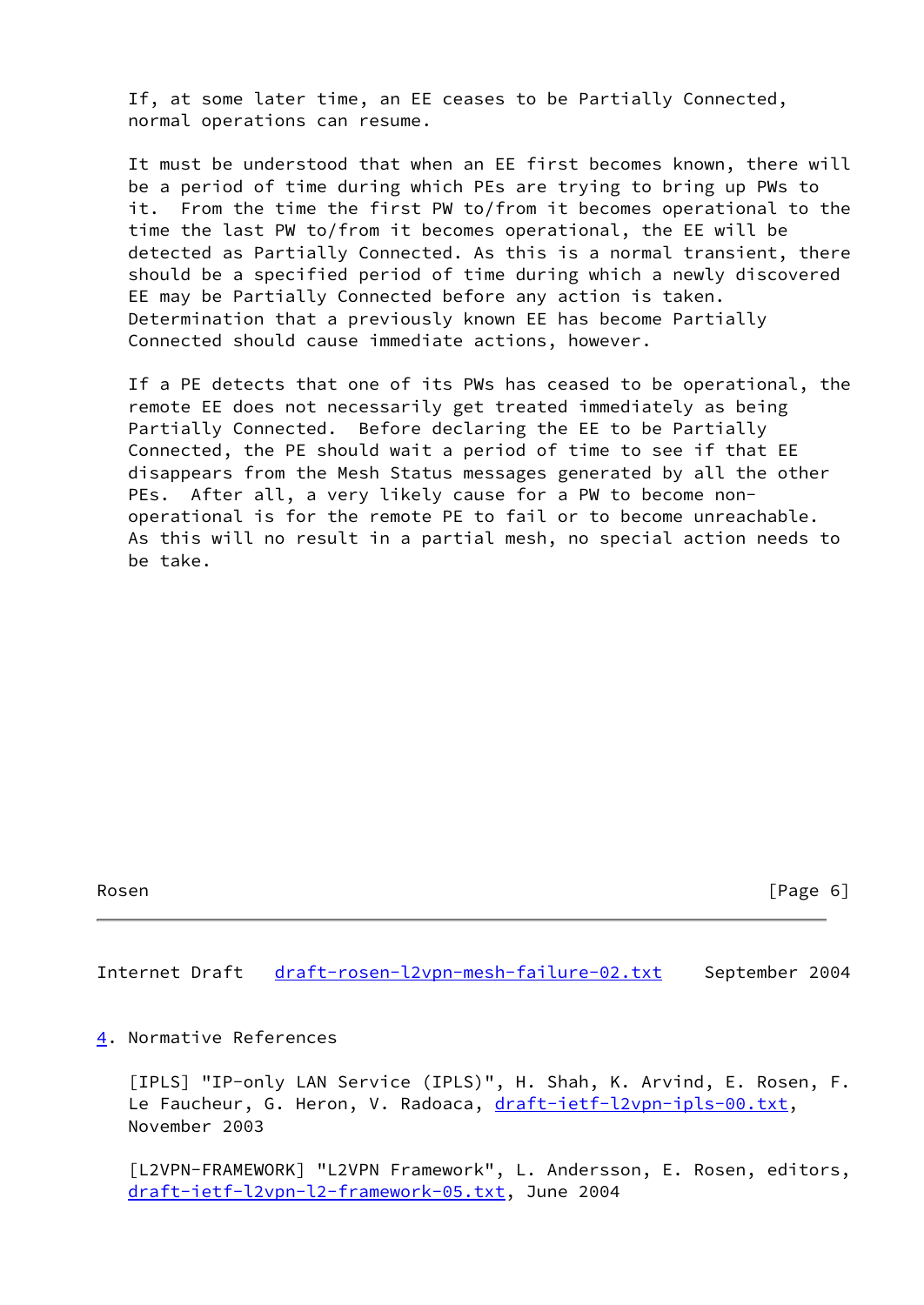<span id="page-7-1"></span>[PWE3-ARCH] "PWE3 Architecture", S. Bryant, P.Pate, editors, [draft](https://datatracker.ietf.org/doc/pdf/draft-ietf-pwe3-arch-07.txt) [ietf-pwe3-arch-07.txt](https://datatracker.ietf.org/doc/pdf/draft-ietf-pwe3-arch-07.txt), March 2004

<span id="page-7-0"></span> [VPLS] "Virtual Private LAN Services over MPLS", M. Lasserre, V. Kompella, et. al., [draft-ietf-l2vpn-vpls-ldp-05.txt,](https://datatracker.ietf.org/doc/pdf/draft-ietf-l2vpn-vpls-ldp-05.txt) September 2004

<span id="page-7-2"></span>[5](#page-7-2). Informative References

<span id="page-7-6"></span> [HUB-TO-SPOKE] as suggested by Vach Kompella on the L2VPN mailing list

<span id="page-7-3"></span>[6](#page-7-3). Author's Information

 Eric C. Rosen Cisco Systems, Inc. 1414 Massachusetts Avenue Boxborough, MA, 01719

E-mail: erosen@cisco.com

<span id="page-7-4"></span>[7](#page-7-4). Intellectual Property Statement

 The IETF takes no position regarding the validity or scope of any Intellectual Property Rights or other rights that might be claimed to pertain to the implementation or use of the technology described in this document or the extent to which any license under such rights might or might not be available; nor does it represent that it has made any independent effort to identify any such rights. Information on the procedures with respect to rights in RFC documents can be found in [BCP 78](https://datatracker.ietf.org/doc/pdf/bcp78) and [BCP 79](https://datatracker.ietf.org/doc/pdf/bcp79).

Copies of IPR disclosures made to the IETF Secretariat and any

Rosen [Page 7]

<span id="page-7-5"></span>Internet Draft [draft-rosen-l2vpn-mesh-failure-02.txt](https://datatracker.ietf.org/doc/pdf/draft-rosen-l2vpn-mesh-failure-02.txt) September 2004

assurances of licenses to be made available, or the result of an